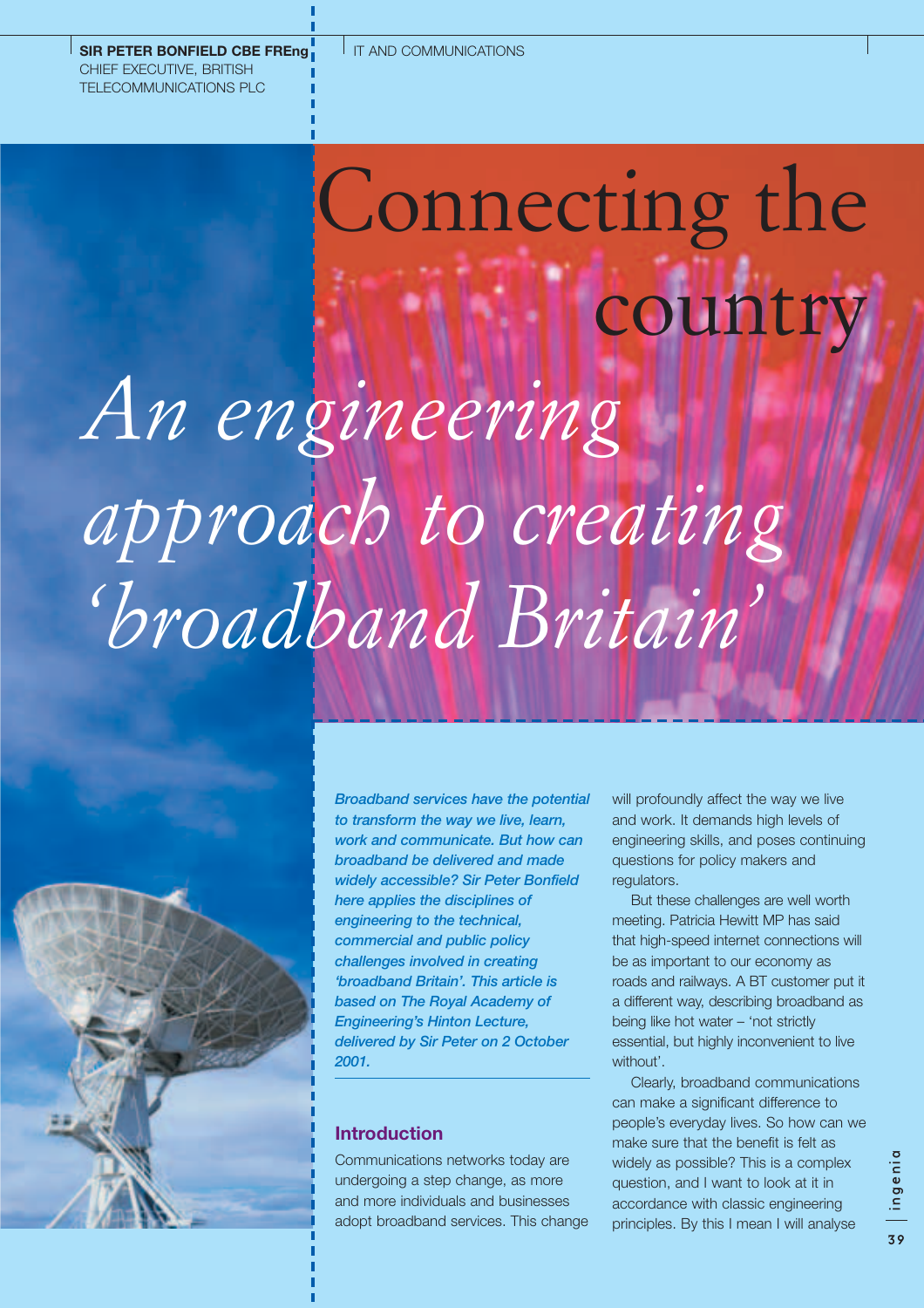the process in terms of its intended output and the available inputs.

First of all this means defining the output – the objective. I define this as: enabling as many people as economically possible to enjoy the benefits of broadband.

Then we need to examine the inputs. I categorise these under three headings: supply, demand, and policy. By 'policy' I am referring to the policy environment created by governments and regulators.

Then, having analysed each element of the inputs and output, we can identify the main challenges and ask what can be done to meet them.

#### **What is broadband?**

Broadband is not precisely defined but is a term that has come to mean services with certain features – speed, a permanent network connection, and interactivity. It tends to describe local connection speeds greater than 128 kilobits per second. This is the limit of the conventional telephone network's local connection when it is enhanced by the technology known as ISDN. Typically, a local connection via computer and modem runs at lower speed – up to 56 kilobits per second.

Broadband is also 'always-on', that is, permanently connected to the network. In addition it is often (although not always) interactive. Signals can be sent upstream *from* the user as well as downstream *to* the user. Such broadband connections can be channelled to the computer or the television, and in time they will reach all kinds of appliances, from the central heating to the fridge.

The applications can be passive, such as watching videos, or extremely active, such as downloading businesscritical applications or playing a game against an opponent in another continent.

None of the key elements – speed, permanent connection, or interactivity – is new in itself, which means the term 'broadband Britain' can be



#### **Digital copper line evolution**

misleading. For many years, backbone networks have carried data at speeds measured in gigabits per second. High-speed, permanent connections are the norm among large corporations. As for interactivity, the telephone has been an interactive device for more than a century. In other words, broadband is not something that can be boxed up separately from the rest of the system.

There is a continuum of network speeds all the way from mobile networks operating at 9.6 kilobits per second (kb/s) to backbone networks running at hundreds of gigabits per second (gb/s). Communications networks carrying digital bits are similar to electricity or road networks. Different sections have different levels of capacity and people use the networks in different ways, consuming varying amounts of bandwidth.

## **Benefits of broadband**

The reason that broadband is now in the spotlight is that fast, always-on, interactive services are now available to millions of individuals and small

businesses. At broadband speeds, video images are smooth rather than jumpy, the downloading of large files takes seconds rather than minutes, and graphics-rich internet pages appear instantly.

Some people may ask what all the fuss is about: isn't this just a faster network? That question was answered in a report by McKinseys (*Broadband Changes Everything*, McKinsey & Company, 2000) which stated:

To those who still think we are making excessive claims for what is basically a faster way to do things we can already do, we would say that a car is just a faster version of a horse and carriage and a computer merely a faster mechanical calculator. If broadband applications have a fraction of the impact of either of these, they will indeed change everything.

So speed equals transformation, and the addition of a permanent connection coupled with interactivity creates a new and powerful combination. This has a clear impact. For example, research in the United States has shown that once people have broadband they tend to move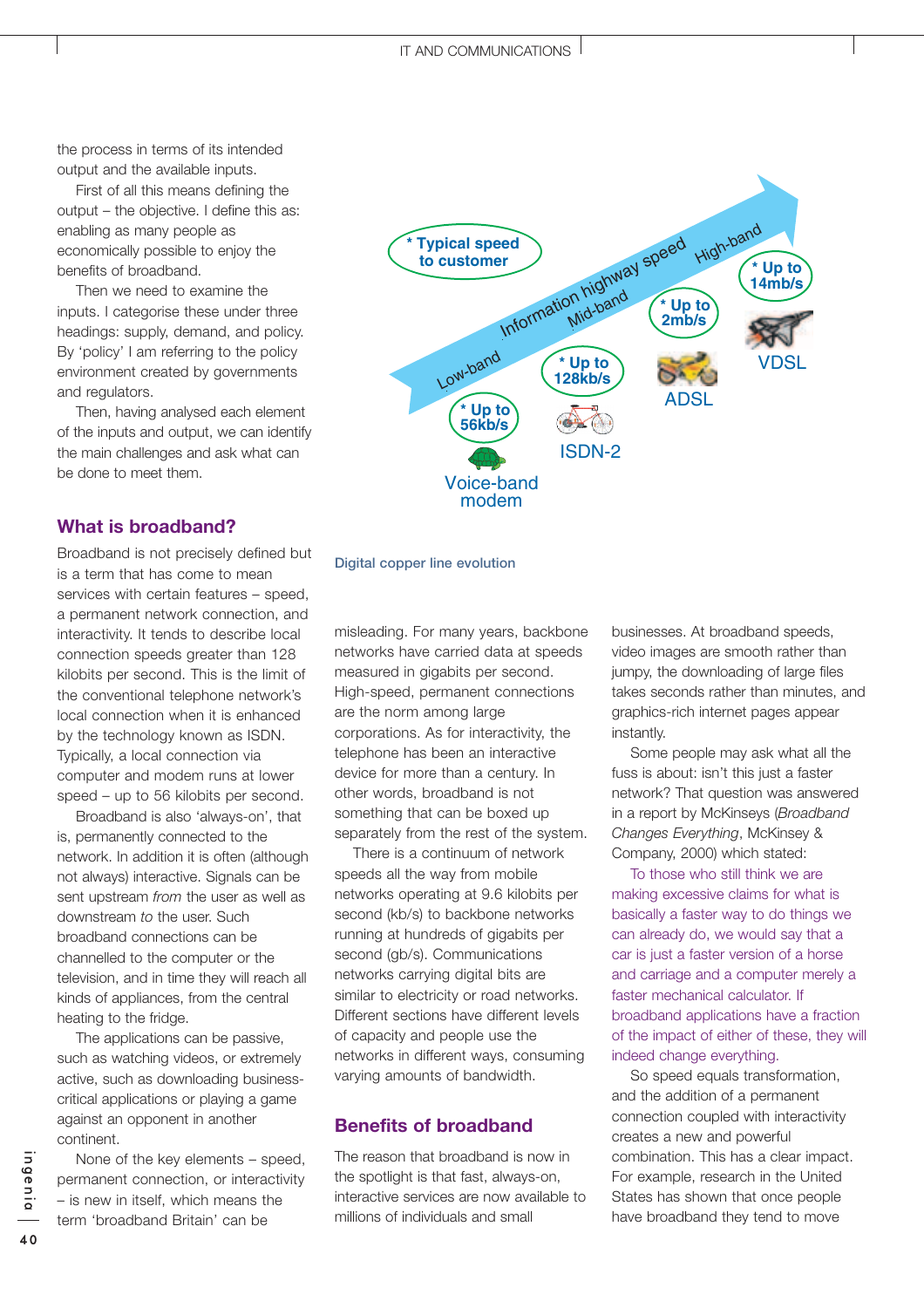… once people have broadband they tend to move their computer from the study or bedroom to the kitchen or living room …

their computer from the study or bedroom to the kitchen or living room. One customer said: 'If I've got to turn my computer on to get a recipe and I'm on a 56 kilobit modem then the recipe book wins. Now, broadband wins.'

So broadband represents a turning point in the customer's experience. Digital information becomes more central to people's everyday lives:

- You can watch the film of your choice at the time of your choice.
- You can download software or music in seconds.
- You can set up a corporate intranet TV system to provide video briefings for employees.
- You can remotely monitor heart patients with critical conditions via mobile implants.
- You can access multimedia education packages from anywhere in the world.

The benefits are clear – no wonder broadband has been compared to the car or computer. However, while the benefits of the computer were clear, it took two decades to reach half of the population. The benefits of the car were also clear, but it took nearly a century to reach half of the population.

Early experience has shown that broadband will not be adopted overnight either. Over half of UK households could have broadband services today, but fewer than 1% have actually signed up – around 160,000 in total. So what is preventing faster, wider adoption of these services?

To answer that question, we need to look at what is being put in to the process in the UK at the moment – in terms of supply, demand and policy.

### **Supply**

There are several methods of delivering interactive broadband services to customers' premises. Optical fibre is one. Satellite and radio can also be used but, for the home or small business, there are currently two main access routes – co-axial cables or telephone lines converted by the technology known as DSL.

Over half of UK homes are now passed by the cable companies NTL and Telewest. Cable operators chose their franchise areas and – not surprisingly – they chose the most commercially attractive ones. They can offer a bundled service of television access, telephony and, in some areas, broadband.

The other main current technology route is DSL – Digital Subscriber Loop. DSL converts an existing copper telephony line to offer speeds in a typical range of 500 kilobits per second to 2 megabits per second (mb/s) – 10

or 40 times faster than the standard phone network's local connection.

The version of DSL currently widely used in many countries (including the UK) is asymmetric DSL, or ADSL. This provides high-speed downstream service to the customer but with a slower return channel. It is very suitable for internet access where users want to download large amounts of information but generate less themselves.

DSL requires special equipment at the exchange (called a DSLAM) and another box at the customer's premises. It is limited by distance but can now operate up to around 5.5 km from the exchange, with the help of our new rate adaptive technology.

Another variant of DSL which BT is exploring is VDSL – very high speed DSL. This involves running fibre from the exchange to the roadside cabinet and then installing DSLAM equipment to convert the last few hundred yards of the line. It enables the connection to run at a typical speed of 14 mb/s downstream and 3 mb/s upstream. In practice this means that the single copper loop can simultaneously handle several channels of television, as well as fast internet and telephony.

BT has been at the centre of the development of DSL in the UK. We



**Upgrading the network for ADSL**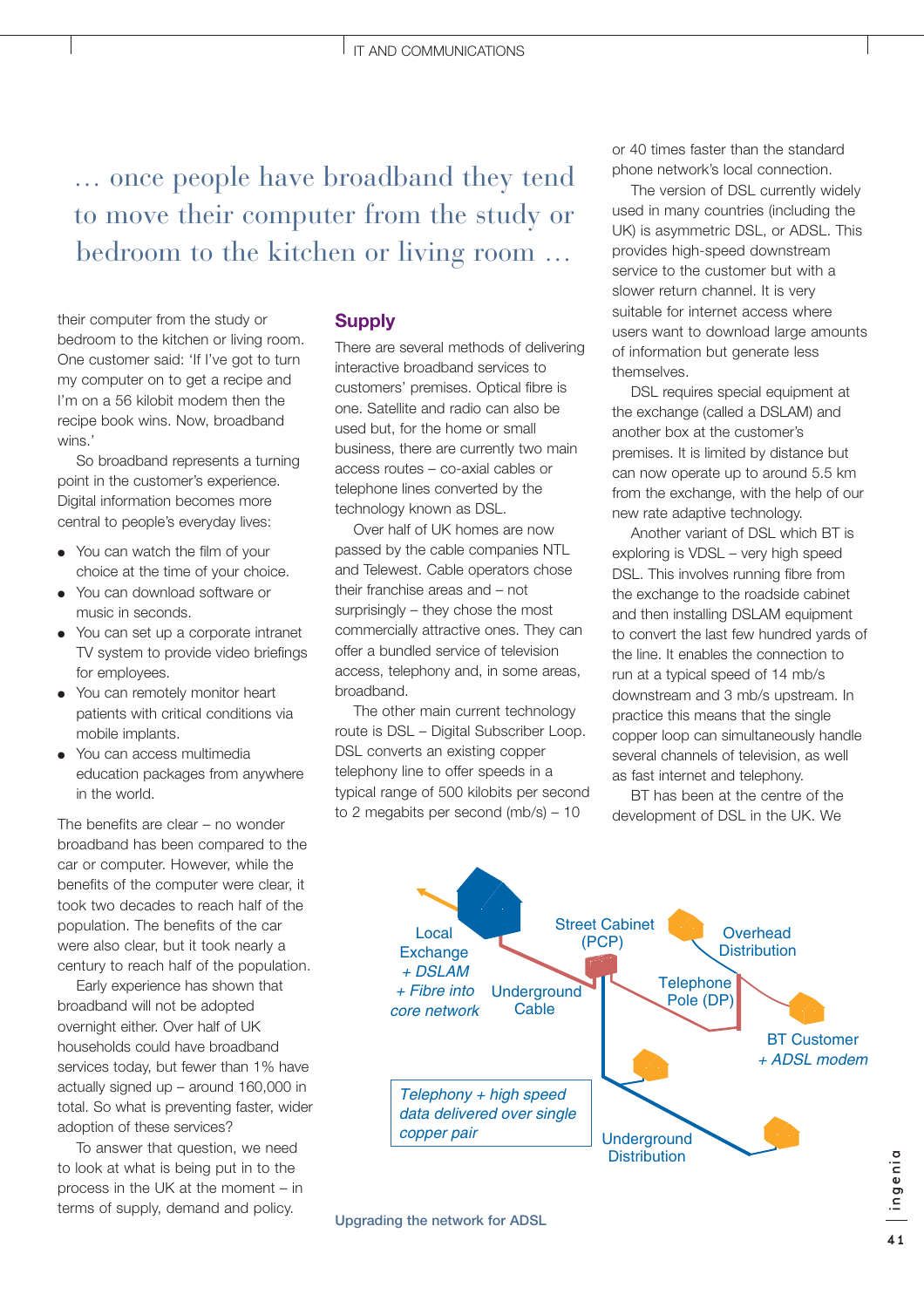carried out the early trials and have enabled 1000 exchanges with ADSL. These 1000 exchanges cover some 60% of the UK's local access lines. This is far ahead of current demand, and we have the capacity to install four times as many connections as we are actually doing.

However, some parts of the country are not technically viable for DSL because too great a proportion of customers live too far from the exchange to receive it. Other areas are not commercially viable. In these, the size of the exchange area means that forecast demand is so low that we cannot justify the rate of return to our shareholders. I do not believe that these areas will be permanently excluded from the broadband world, but operators have to follow commercial principles. This means that the burden of investment cannot be borne by a single company, unless there is a dramatic change in technology.

### **Competition**

There has been a great deal of debate over the process known as 'local loop unbundling'. Under this system, BT's lines from local exchanges to customers are made available for use by other operators, to offer whatever services they wish under EU terms interpreted by the regulator, Oftel. It would be wrong to think either that broadband depended entirely on local loop unbundling or that BT was determined to stop it happening. Out of 80,000 ADSL broadband connections, only 150 or so are running on unbundled loops. However, that is not because BT has been intransigent, but because operators have dropped out of the market.

A year ago there were 40 operators seeking to use lines in 2000 exchanges. Now there are around 10 seeking to operate in around 300 exchanges. There are about 30 sites where other operators are actually running services over local loops. Last year competitors were

clamouring to enter the market and BT



#### **Upgrading the network for VDSL**

drew up plans to accommodate their equipment at 500 exchanges. This was a complex task when operators had different needs in terms of power, space, security and other issues. There was even controversy over how space would be allocated to prevent congestion.

But then the demand evaporated. The clamour subsided. Designers and surveyors had to be made redundant. BT transferred new recruits on to other work. There has been no congestion at any exchange.

Today, far from obstructing unbundling, BT is keen to make a successful business out of it. We have launched a new service whereby BT will install and manage DSLAMs for other operators, reducing their investment requirements and hence the risk.

Meanwhile, competition is alive and well in the retail market. BT Wholesale sells a broadband product to around 180 retail service providers who channel their content to end-users over BT's network. This means that the



## Time to download a 25 Mbyte 12 minute video clip

**How fast is ADSL/VDSL?**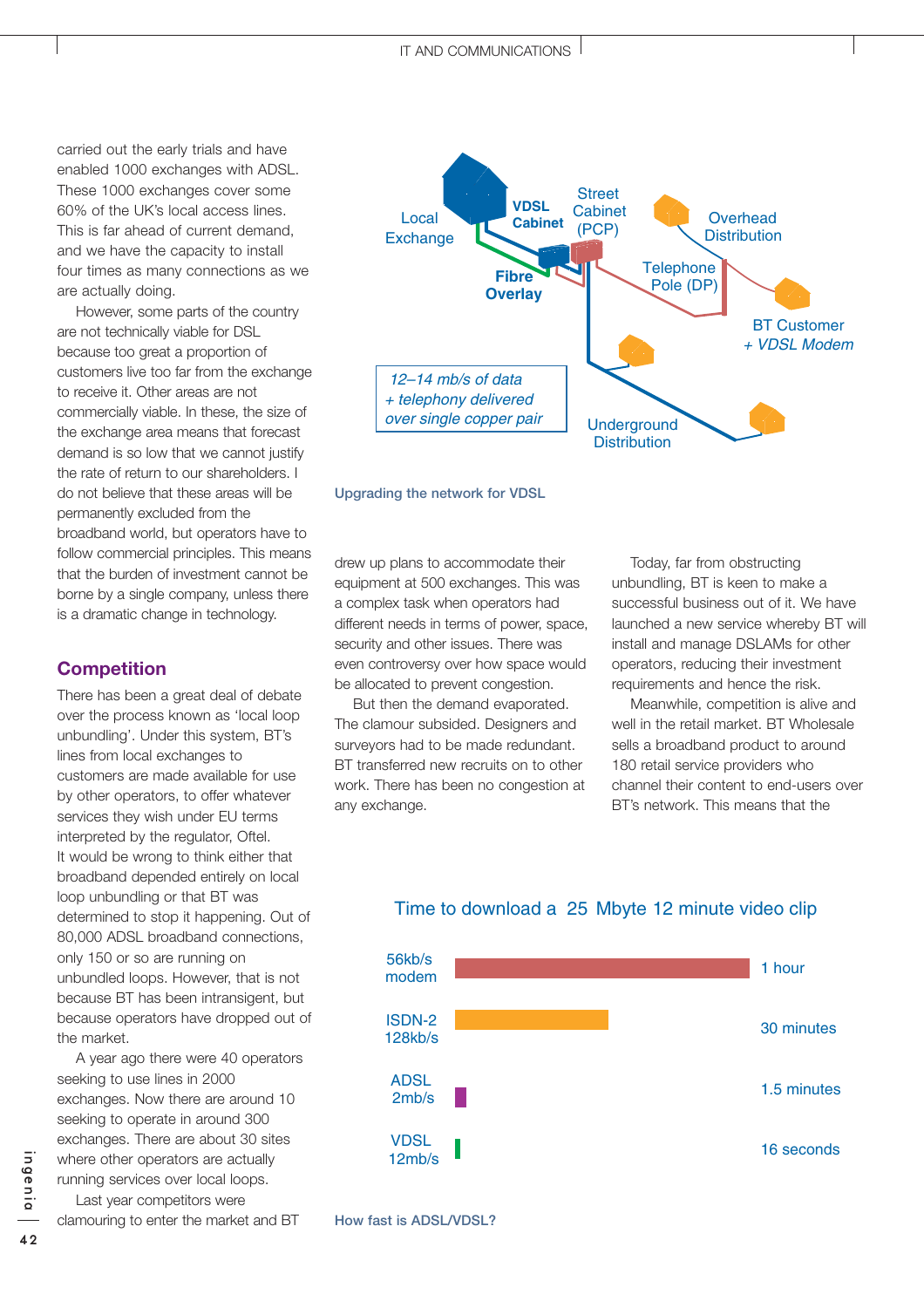majority of broadband customers are with non-BT providers.

I should also mention mobile services, as higher bandwidth is now available on the move. For example, BT Cellnet – soon to become  $O<sub>2</sub>$  – is offering GPRS services that enable users to stay connected to a corporate network all day. Soon, there will be high-bandwidth '3G' services as well.

So this analysis demonstrates that if broadband is slow to take off, it is not because of blockages on the supply side. The focus of our attention therefore has to switch to demand.

## **Demand**

Given that large organisations already use broadband, the focus today is on consumers and small and medium enterprises. For these customers, broadband has only recently become a realistic option. The question is whether they can see a tangible benefit from using a faster local connection.

The small and medium business market contains many different types of customer, ranging from those who simply want email facilities to the companies that have moved their entire customer relationship and supply chain operations online. In between are those using e-commerce facilities with professionally hosted web sites. Depending on the applications required, different access technologies are needed. At one end are those using the Public Switched Telephone Network for simple access. At the other are those using optical fibre and local area networks at very high speed.

Increasing numbers of small and medium companies are now taking the step up from narrowband to broadband. A music production company told us: 'ADSL has changed the way we work. We used to have to send CDs by post – now we send music as digital files in seconds.' A design company is using broadband to exchange files with clients, and a car retailer is using ADSL to upload



#### **Local loop unbundling**

advertisements to web sites – in effect switching from hard copy to web-based advertising.

So the benefits are becoming apparent, but those who are using broadband today are mainly using it to make existing applications work faster, rather than discovering completely new ones. One of the new applications is video on demand, available in some areas with suppliers such as Home Choice.

There has been some public sector uptake – for example, a project linking local authorities in London. But it is early days here. Public sector usage is important because it creates access for many users – for example in schools or libraries – and also draws in suppliers and partners.

### **So why are people not using broadband?**

Awareness is one obvious issue. A survey of small businesses showed that half were not even aware of what the technology offered. Another factor is the shortage of new applications. In my view we have only just begun to explore the potential of the technology. As we discover how to use the power of



**Applications needs**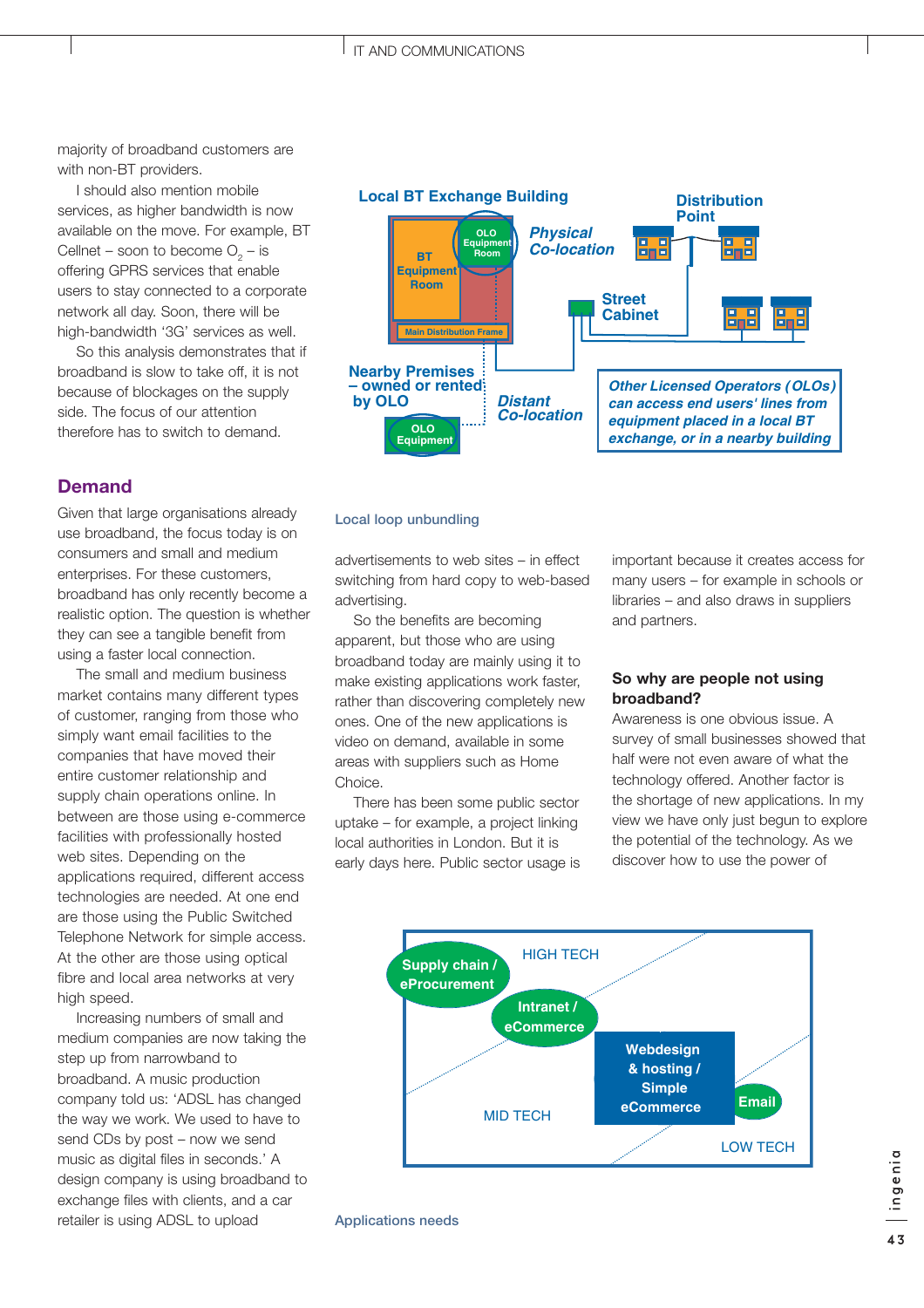## **At end September 2001:**

- 13 million households
- 60% UK exchange lines
- 52% of schools
- 71% of public libraries
- 70% of internet users



#### **BT's ADSL coverage**

broadband in new ways, new customers will be attracted to the services.

Price is also relevant: consumer broadband access typically costs between £25 and £40 per month. Some businesses can clearly see that this is outweighed by the savings achieved, for example, on couriers. But for others the price is currently more than they want to pay because they have no feeling for the benefit to their business.

There are some special factors at work in the UK. For example, we have one of the cheapest rates of narrowband Internet access in the world and, more importantly, we have flat-rate unmetered tariffs everywhere. In other European countries, broadband is the only way to get flatrate services and so demand is driven by budgetary considerations. This means that in order to sell broadband in the UK we have to promote services and content that fully exploit speed, always-on access and interactivity, since there is no attraction in the flatrate tariff alone.

## **Policy**

The Government's target is to ensure that the UK has 'the most extensive and competitive broadband market in

the G7 by 2005'. The e-Envoy, Andrew Pinder, has proposed that the Government's role should be to set targets, promote competition, stimulate demand and look at pump-priming the market in rural areas. To this end the Government has set up a Broadband Stakeholders Group to bring together providers, users and others involved.

### **Challenges**

I have looked at the inputs to the broadband process and the desired output. What observations and conclusions can we now draw?

Local loop unbundling has dominated the public debate about broadband, when it is a relatively minor aspect of the process – and one that BT wants to encourage, not discourage. The supply of broadband has been a major preoccupation, when demand is in fact the main issue. Another misconception is that broadband is the answer to everything. Even with relatively low take-up of broadband, the UK is faring well in the so-called 'new economy'.

There are more people online in the UK than in many European countries. Since the introduction of unmetered access, the UK has pulled ahead of other European G7 countries in the number of secure servers per million

inhabitants. Secure servers are the warehouses of the digital world and a good indication of the intensity of ebusiness. So 'e-Britain' is competing well internationally, despite the challenges of creating 'broadband Britain'.

However, the Government's target for broadband is a stretching one. Our analysis has shown that there are several challenges to address if we are to meet it. These are chiefly:

- lack of awareness
- lack of applications
- lack of public sector take-up
- technical limitations
- economic issues
- regulatory issues.

I will look at each of these in turn and ask what action can be taken.

### **Boosting awareness**

We need to boost awareness of what broadband can offer to businesses and individuals. This is an issue for everyone: Government, local government, operators and content providers. The need is for marketing programmes, education and opportunities for people to see broadband in action – whether at a school, library, business or other location. Companies need to become aware of what broadband can offer their particular businesses. The Broadband Stakeholders Group is well positioned to take a lead in promoting broadband awareness nationally.

## **Building applications**

We must have more compelling content and new applications for broadband. This is another case for partnership – in this case between service providers, content providers and applications designers. Projects are in progress around the country. For example, BT has set up a Broadband Applications Lab to evaluate and test broadband applications which designers hope to bring to market.